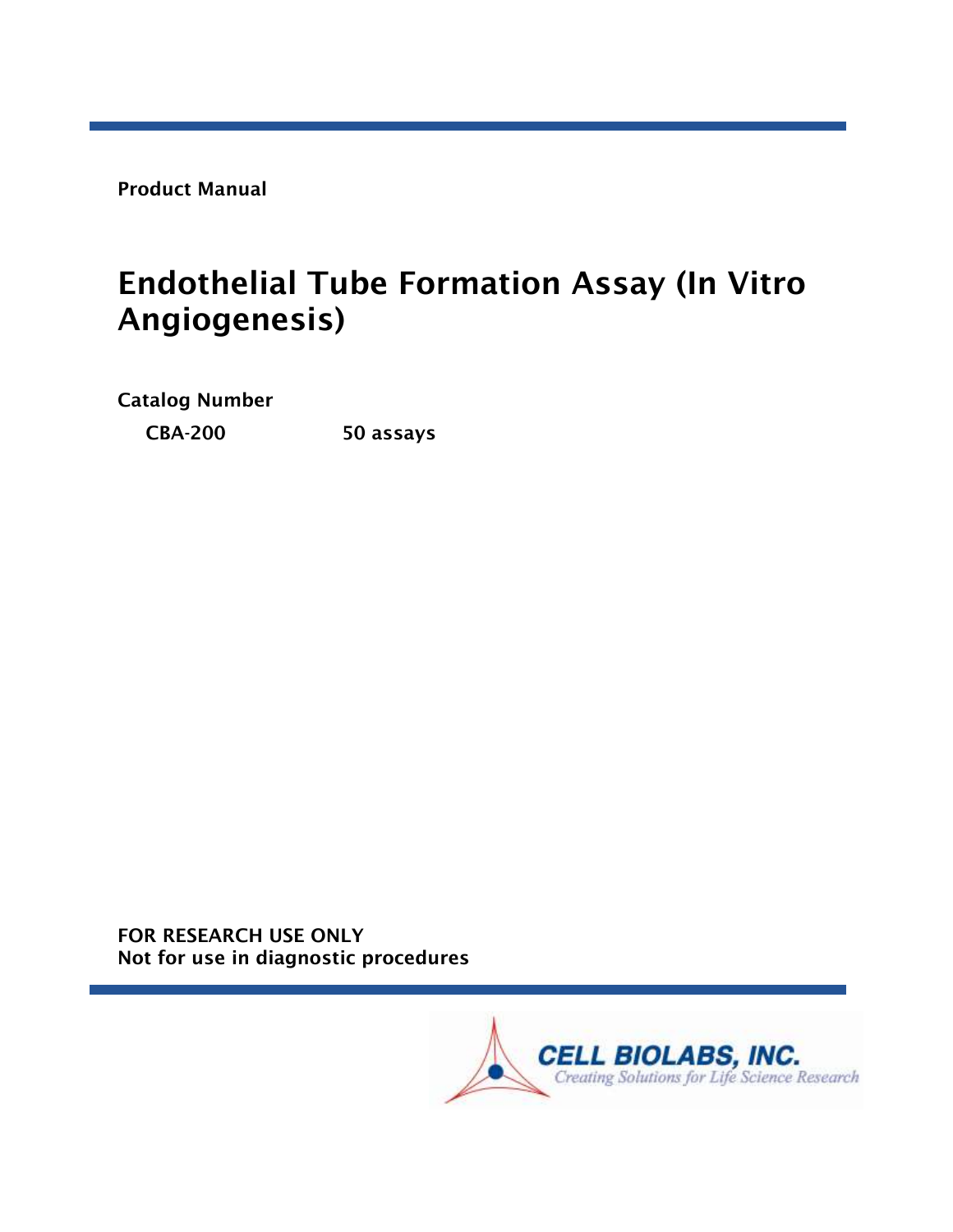## **Introduction**

Angiogenesis, or neovascularization, is the process of generating new blood vessels derived as extensions from the existing vasculature. The principal cells involved are endothelial cells, which line all blood vessels and constitute virtually the entirety of capillaries. Angiogenesis involves multiple steps; to achieve new blood vessel formation, endothelial cells must first escape from their stable location by breaking through the basement membrane. Once this is achieved, endothelial cells migrate toward an angiogenic stimulus such as might be released from tumor cells or wound-associated macrophages. In addition, endothelial cells proliferate to provide the necessary number of cells for making a new vessel. Subsequent to this proliferation, the new outgrowth of endothelial cells needsto reorganize into a three-dimensionally tubular structure. Each of these elements, basement membrane disruption, cell migration, cell proliferation, and tube formation, can be a target for intervention, and each can be tested *in vitro* and *in vivo*.

Several *in vivo* assay systems, including the chick chorioallantoic membrane (CAM) assay, an *in vivo* Matrigel plug assay, and the corneal angiogenesis assay, have been developed that permit a more realistic appraisal of the angiogenic response. However, these assays are time consuming, tedious and require technical specialties.

One quick assessment of angiogenesis is the measurement of the ability of endothelial cells to form three-dimensionalstructures (tube formation). Endothelial cells form tubes on collagen or fibrin clot coated dishes after several days. Cell Biolabs' Endothelial Tube Formation Assay Kit utilizes ECM (extracellular matrix) gel prepared from Engelbreth–Holm–Swarm (EHS) tumor cells. Endothelial tube formation on ECM gel closely mimics the *in vivo* environment and may be used to test angiogenesis inhibitors before *in vivo* testing.

Cell Biolabs' Endothelial Tube Formation Assay Kit provides a robust system to assess angiogenesis *in vitro*. Tube formation can be achieved within 18 hours. Following staining the tube with the provided fluorescence dye, the extent of tube formation, such as average tube length and branch point, can be quantified through imaging software. Each kit provides sufficient quantities to perform up to 50 assays in 96-well plates.

## **Kit Components**

- 1. ECM Gel Solution (Part No. 10010): Five 0.5 mL tubes, Ready-To-Use
- 2. 10X Staining Buffer (Part No. 10011): One 1 mL tube
- 3. Staining Dye (Part No. 10012): One 50 µL tube of 1 mM Calcein AM in DMSO

## **Materials Not Supplied**

- 1. Endothelial cells such as HUVEC, HMEC
- 2. Endothelial cell culture medium
- 3. 1XPBS
- 4. 37°C Incubator, 5% CO<sub>2</sub> atmosphere
- 5. Light microscope

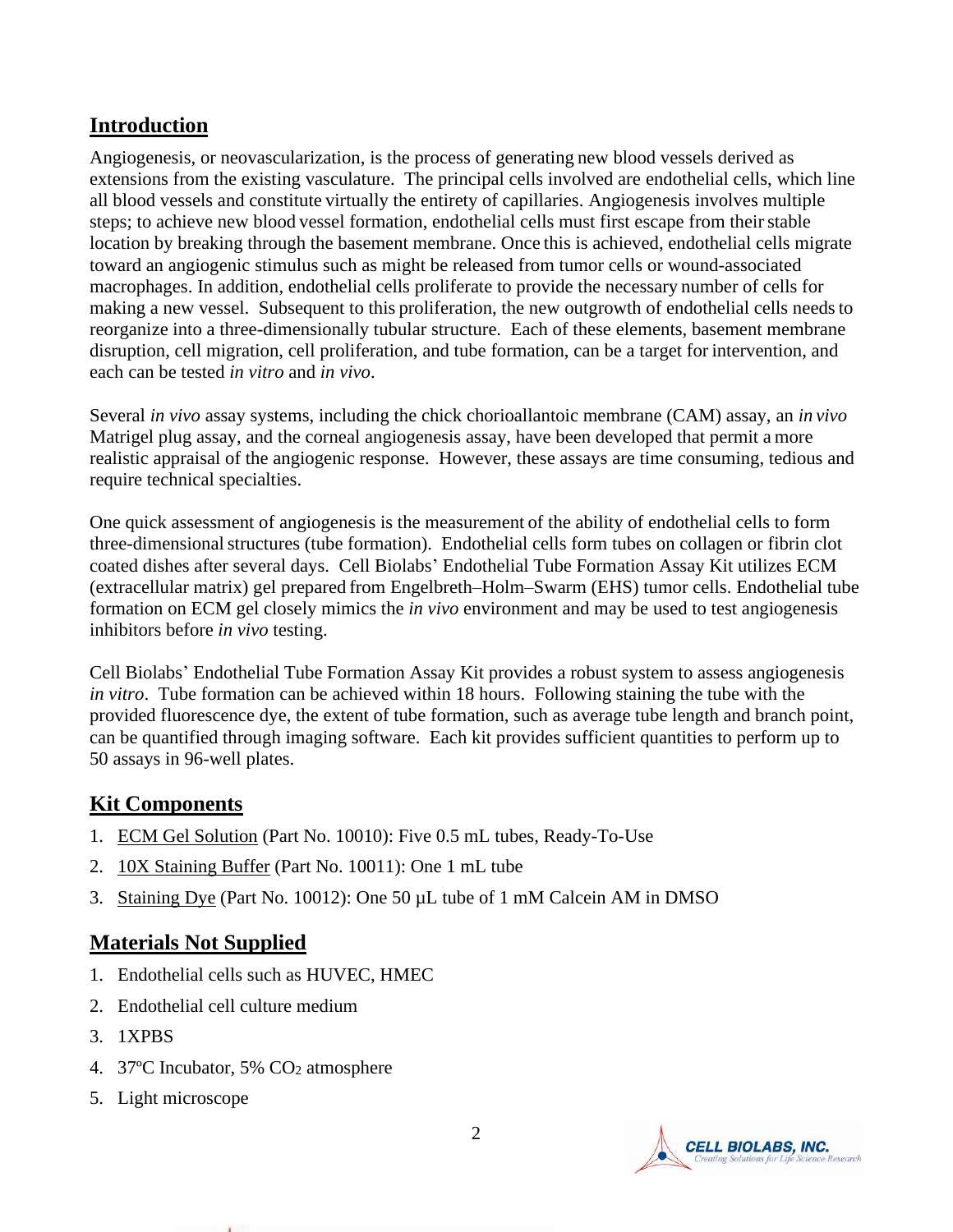- 6. Fluorescence microscope
- 7. (optional) Tube quantification software

## **Storage**

Store all components at -20ºC.

## **Preparation of Reagents**

- ECM gel: Thaw overnight on ice or in a frost-free 4°C refrigerator, store the thawed ECM gel solution up to 10 days, do not refreeze. The ECM gel solution will gel rapidly at room temperature. The tube MUST be kept on ice all the time.
- 1X Staining Buffer: Prepare a 1X Staining Buffer by diluting the provided 10X stock 1:10 in dH2O. Store the diluted solution at room temperature.
- 1X Staining Solution: FRESHLY prepare 1X Staining Buffer by diluting the provided Staining Dye to 1 µM with 1X Staining Buffer. Store 1X Staining Solution at room temperature.

## **Assay Protocol**

#### **I. Tube Formation**

- 1. Thaw ECM gel and prepare 1X Staining Buffer as described above.
- 2. Add 50 µL of thawed ECM gel solution to each well of a pre-chilled 96-well sterile plate.

*Note: Undiluted ECM gel solution is very viscous and quickly gels at room temperature, so it MUST be kept on ice all the time. When pipetting, use a pre-chilled pipette tip to prevent any ECM gel formation during transfer.*

- 3. Incubate 30 minutes to 1 hr at 37ºC to allow the ECM solution to form a gel.
- 4. Harvest endothelial cells and resuspend in desired culture medium containing 0.5-10% serum and your desired angiogenesis mediators at  $1-2 \times 10^5$  cells/mL.
- 5. Add 150 uL of cell suspension  $(1.5-3 \times 10^4 \text{ cells})$  per well onto the solidified ECM gel. Incubate the assay plate at 37ºC for 4 to 18 hrs.
- 6. Examine the endothelial tubes using light microscope in high magnification field. It is possible to visually estimate the extent of tube formation by inspecting the overall tube length and branch points.

#### **II. Fluorescence Labeling**

- 1. Carefully remove medium by gently blotting on paper towels. Be carefully not to disturb endothelial tubes.
- 2. Gently wash with 100 µL of 1X Staining Buffer and remove the wash as described in step 1.
- 3. Add 50 µL of 1X Staining Solution per well and incubate 30 min at 37ºC.
- 4. Gently wash with 100 µL of 1X PBS and remove the wash as described in step 1. Repeat this step twice.

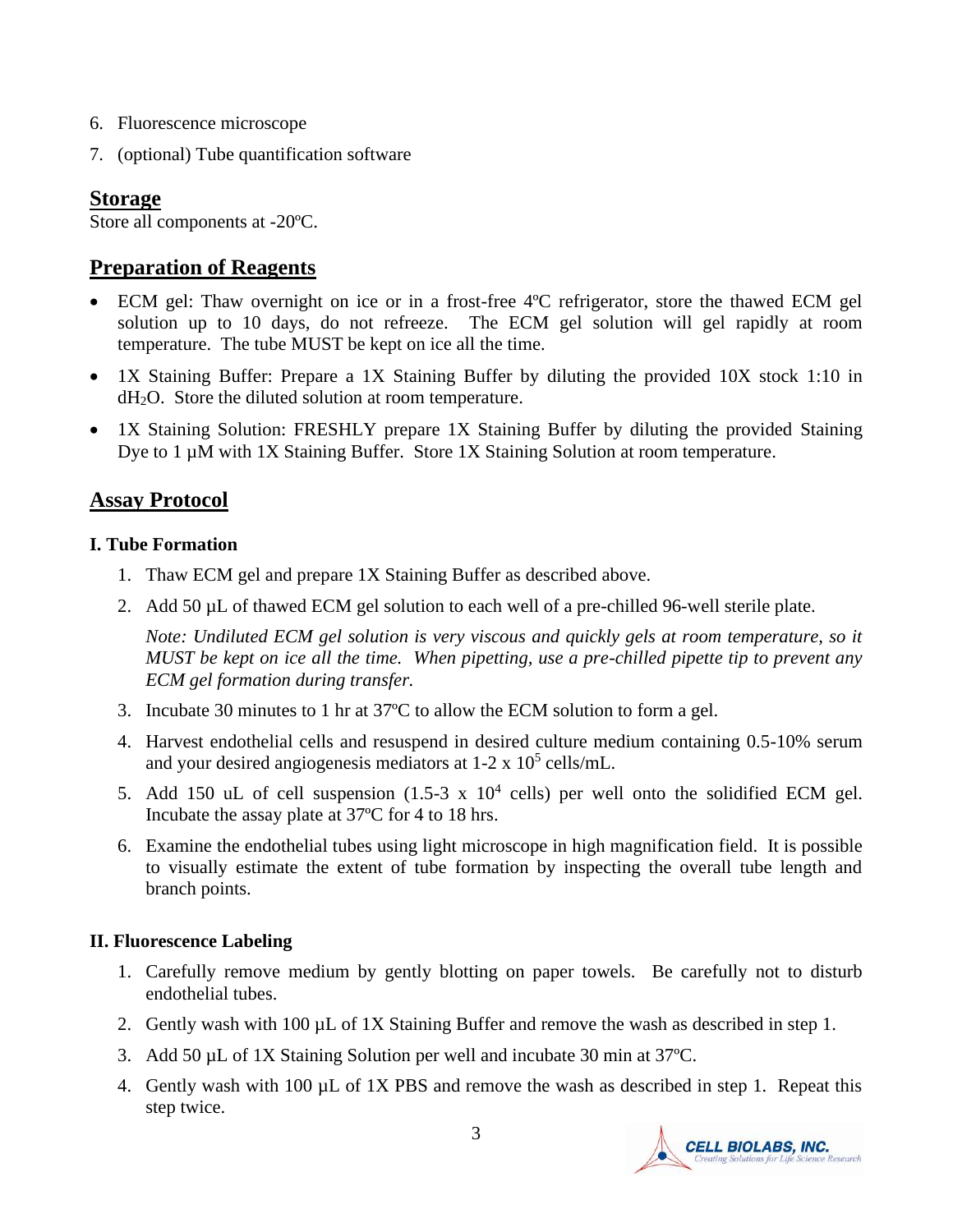5. Examine endothelial cells and tubes using a fluorescence microscope. Acquire several images per well and process them using imaging analysis software such as NIH Image or Image Pro Plus.

*Note: Calcein AM-labeled tubular structure is stable for only 1-2 hrs in 1X PBS at 4ºC*

## **Example of Results**

The following figures demonstrate tube forming results with HUVEC cells using the Endothelial Tube Formation Assay. One should use the data below for reference only. This data should not be used to interpret actual results.



**Figure 1. HUVEC Tube Formation on ECM Gel. Left**: HUVEC cells on tissue culture plate. **Right**: Tube formation on ECM Gel.

## **References**

- 1. Grant DS, Kleinman HK, Leblond CP, Inoue S, Chung AE, Martin GR (1985) *Am J Anat* 174:387- 398.
- 2. Jain RK, Schlenger K, Hõckel M, Yuan F (1997) *Nat Med* 3:1203-1208.
- 3. Auerbach R, Auerbach W, Polakowski I (1991) *Pharmacol Ther* 51:1-11.
- 4. Auerbach R, Akhtar N, Lewis RL, Shinners BL (2000) *Cancer Metastasis Rev* 19:167-172.
- 5. Madri JA, Pratt BM, Tucker AM (1988) *J Cell Biol* 106:1375-1384.

## **Recent Product Citations**

- 1. Montero, P. et al. (2022). Paclitaxel-Induced Epidermal Alterations: An In Vitro Preclinical Assessment in Primary Keratinocytes and in a 3D Epidermis Model. *Int. J. Mol. Sci*. **23**(3):1142. doi: 10.3390/ijms23031142.
- 2. Rofia, B. et al. (2021). Regulatory interplay between Vav1, Syk and β-catenin occurs in lung cancer cells. *Cell Signal*. doi: 10.1016/j.cellsig.2021.110079.
- 3. Gurel Pekozer, G. et al. (2021). Investigation of Vasculogenesis Inducing Biphasic Scaffolds for Bone Tissue Engineering. *ACS Biomater Sci Eng*. doi: 10.1021/acsbiomaterials.0c01071.

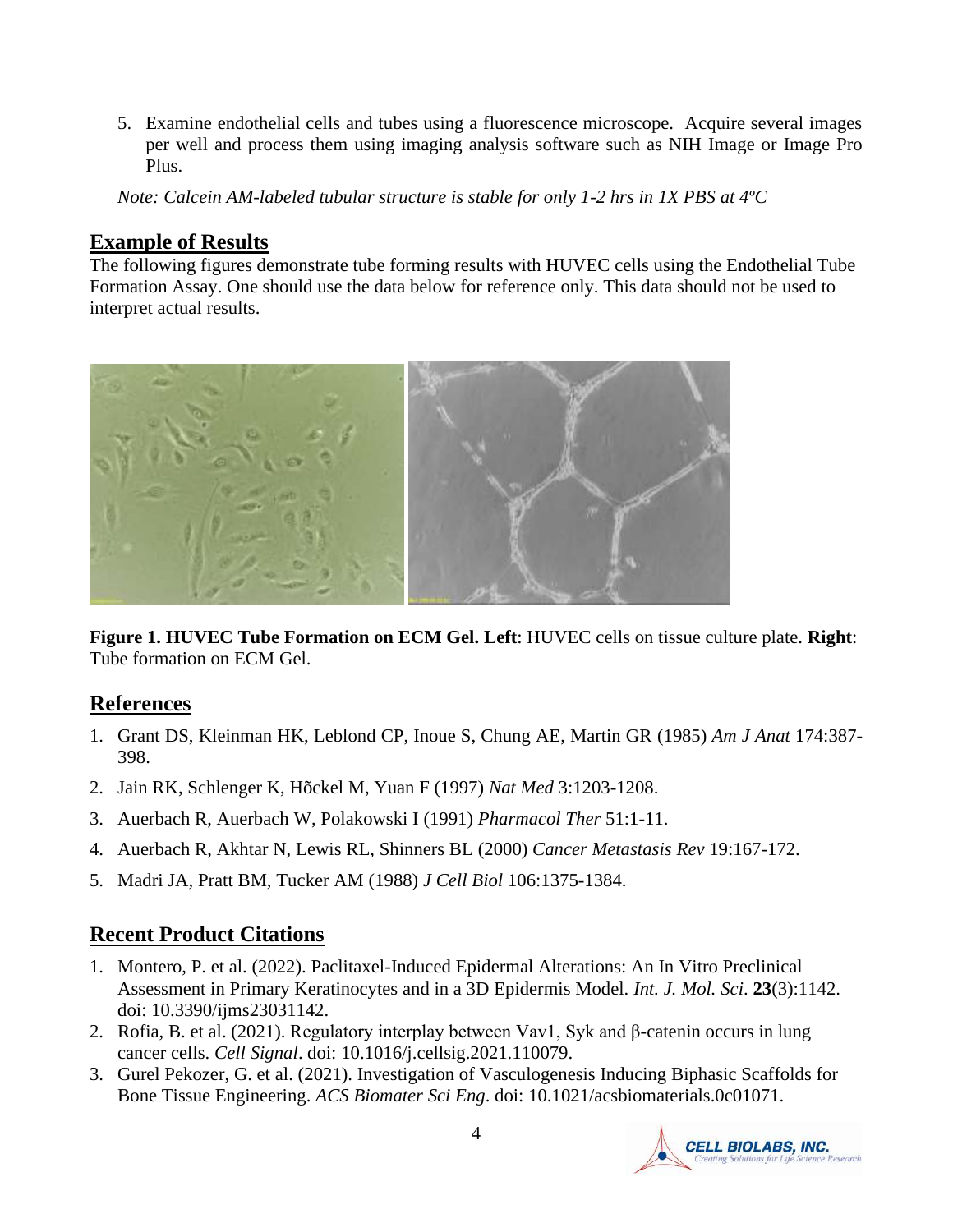- 4. Zuo, Q. et al. (2021). Aspirin reduces sFlt-1 mediated apoptosis of trophoblast cells in preeclampsia. *Mol Hum Reprod*. doi: 10.1093/molehr/gaaa089.
- 5. Javadi, J. et al. (2021). Syndecan-1 Overexpressing Mesothelioma Cells Inhibit Proliferation, Wound Healing, and Tube Formation of Endothelial Cells. *Cancers (Basel)*. **13**(4):655. doi: 10.3390/cancers13040655.
- 6. Wolcott, K.M. et al. (2020). CD34 positive cells isolated from traumatized human skeletal muscle require the CD34 protein for multi-potential differentiation. *Cell Signal*. doi: 10.1016/j.cellsig.2020.109711.
- 7. Guerrero, F. et al. (2020). Role of endothelial microvesicles released by p-cresol on endothelial dysfunction. *Sci Rep*. **10**(1):10657. doi: 10.1038/s41598-020-67574-6.
- 8. Kim, H.K. et al. (2019). RRAD expression in gastric and colorectal cancer with peritoneal carcinomatosis. *Sci Rep*. **9**(1):19439. doi: 10.1038/s41598-019-55767-7.
- 9. Cam, M. et al. (2016). ΔNp63 mediates cellular survival and metastasis in canine osteosarcoma. *Oncotarget*. **7**(30):48533-48546. doi: 10.18632/oncotarget.10406.
- 10. Shirasu, N. et al. (2019). Highly versatile cancer photoimmunotherapy using photosensitizerconjugated avidin and biotin-conjugated targeting antibodies. *Cancer Cell Int*. doi: 10.1186/s12935-019-1034-4.
- 11. Kitala, D. et al. (2019). Amniotic cells share clusters of differentiation of fibroblasts and keratinocytes, influencing their ability to proliferate and aid in wound healing while impairing their angiogenesis capability. *Eur J Pharmacol*. pii: S0014-2999(19)30148-7. doi: 10.1016/j.ejphar.2019.02.043.
- 12. Teng, X. et al. (2019). Selective deletion of endothelial cell calpain in mice reduces diabetic cardiomyopathy by improving angiogenesis. *Diabetologia*. **62**(5):860-872. doi: 10.1007/s00125- 019-4828-y.
- 13. Li, W. et al. (2019). LncRNA OR3A4 participates in the angiogenesis of hepatocellular carcinoma through modulating AGGF1/akt/mTOR pathway. *Eur J Pharmacol*. **849**:106-114. doi: 10.1016/j.ejphar.2019.01.049.
- 14. Chen, C.Y. et al. (2018). N-Terminomics identifies HtrA1 cleavage of thrombospondin-1 with generation of a proangiogenic fragment in the polarized retinal pigment epithelial cell model of age-related macular degeneration. *Matrix Biol*. **70**:84-101. doi: 10.1016/j.matbio.2018.03.013.
- 15. Mouritzen, M.V. et al. (2018). Neurotensin, substance P, and insulin enhance cell migration. *J Pept Sci*. **24**(7):e3093. doi: 10.1002/psc.3093.
- 16. Kudo, H. et al. (2018). A potential role for the silent information regulator 2 homologue 1 (SIRT1) in periapical periodontitis. *Int Endod J*. **51**(7):747-757. doi: 10.1111/iej.12894.
- 17. Suda, M., et al. (2017). Inhibition of dipeptidyl peptidase-4 ameliorates cardiac ischemia and systolic dysfunction by up-regulating the FGF-2/EGR-1 pathway. *PLoS One*. **12**(8):e0182422. doi: 10.1371/journal.pone.0182422.
- 18. Bae, W.J. et al. (2017). Lysyl oxidase-mediated VEGF-induced differentiation and angiogenesis in human dental pulp cells. *Int. Endod. J.* doi:10.1111/iej.12796.
- 19. Katagiri, W. et al. (2017). A defined mix of cytokines mimics conditioned medium from cultures of bone marrow-derived mesenchymal stem cells and elicits bone regeneration. *Cell Prolif*. doi: 10.1111/cpr.12333.
- 20. Kim, J.Y. et al. (2017). Role of Protein Phosphatase 1 in Angiogenesis and Odontoblastic Differentiation of Human Dental Pulp Cells. *J Endod*. **43**(3):417-424. doi: 10.1016/j.joen.2016.10.013.